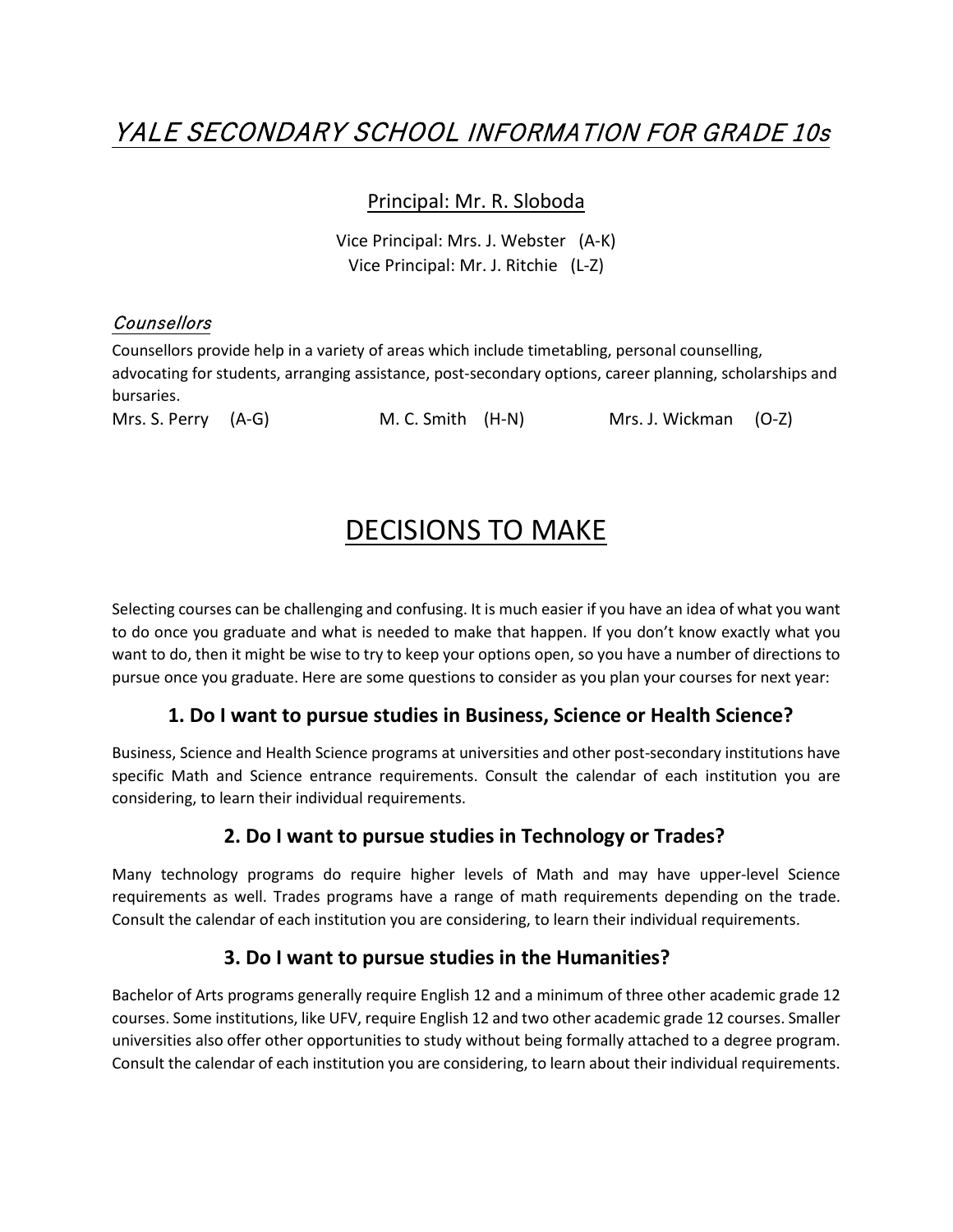

### *What choices do I have?*

Please refer to the "Math - Information and Pathways" article on this tab.

Other articles that are extremely useful are the "Graduation Requirements" page and the list of "Fine Arts and Applied Skills" document.



After choosing your 6 required courses, you still have 2 elective choices. Don't forget to choose 2 alternate electives as well, in case your first choice(s) does not work with your schedule.

Courses that meet outside the regular school day are also available over and above what you have already requested.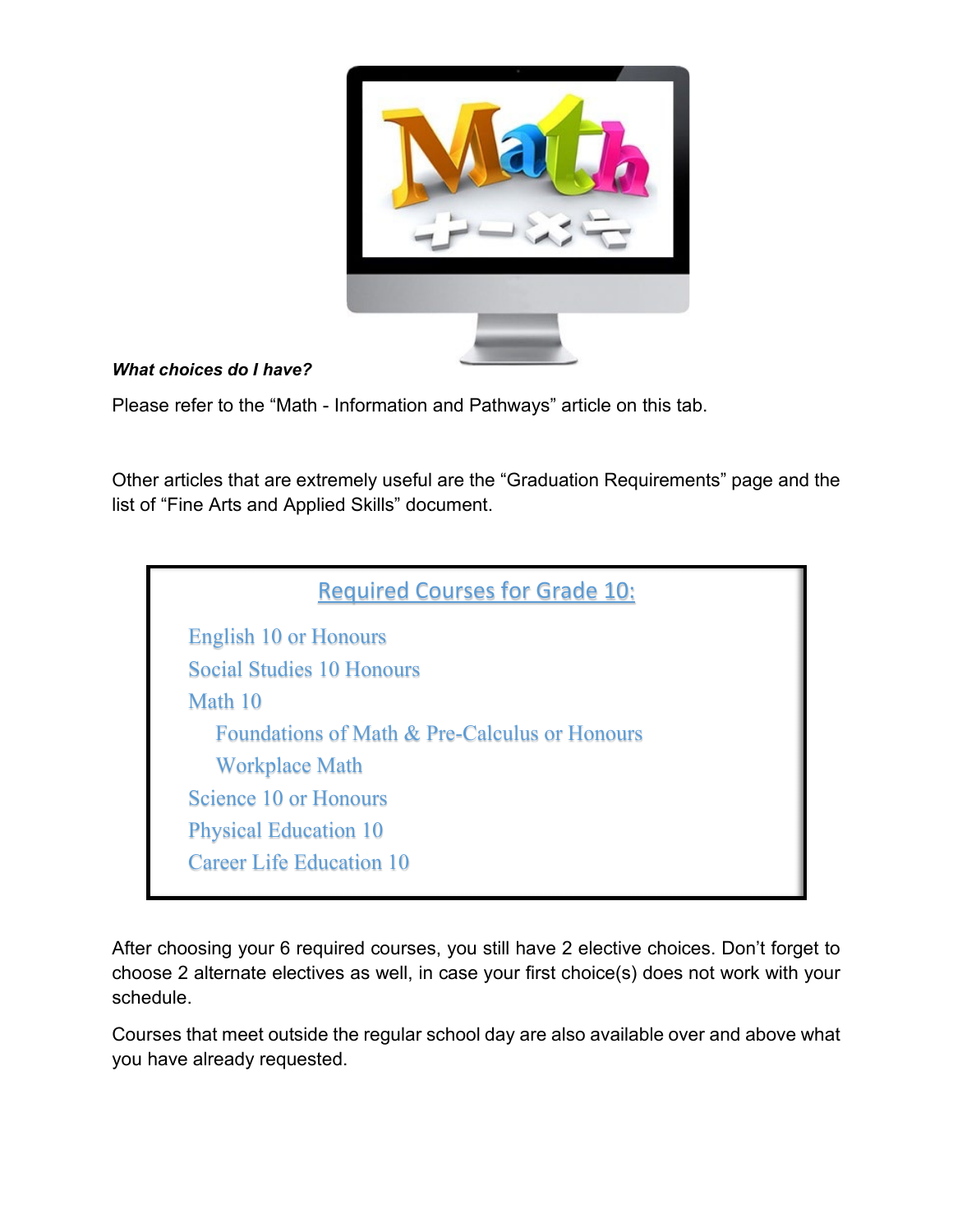# MAKE PAW PRINTS AT YALE





*Fall: Swimming, Volleyball, Boys Soccer, Cross Country*

*Winter: Wrestling, Basketball*

*Spring: Rugby, Girls Soccer, Track & Field, Badminton, Golf, Tennis*



II

Ш Ι Ш II Ι Ι II

Listen to the announcements for team tryouts or meetings. If you want to get involved but don't know who the coach is, see Mr. Byron, the Athletic Director, or one of the Counsellors.

# **Numeracy & Literacy Assessment**

As part of the graduation requirements, students are  $\parallel$ required to write the provincial Grade 10 Numeracy and Grade 10 Literacy assessments and the Grade 12 Literacy Assessment.

The numeracy assessment will ask critical thinking and II problem-solving questions within relevant contexts and scenarios.

Graduation Literacy Assessments measures the essential cross- curricular aspects of literacy – critically analyzing diverse texts and communicating with purpose and awareness.

Students can re-take the Graduation Assessments to II improve their proficiency score. Your best level achieved will be counted as your final result. The results of the assessments  $\mathbf{u}$ will be reported on students' transcript, using a four-point || proficiency scale: II

- 1 Emerging (initial understanding)
- 2 Developing (partial understanding)
- 3 Proficient (complete understanding)
- 4 Extending (sophisticated understanding)

## **YALE CLUBS**

#### **The Paw Print and Writing**

**Club** (for students who like to write and share their words) see Ms. White (room B133) or Ms. Larsen (room B131).

**Yale Key Club** meets Tuesdays at lunch in Mr. Caron's room (E208)

**The Improv Club** meets with Mr. Jackson when meetings are called (Sept through Dec)

**Festival Play** meets with Mr. Jackson when meetings are called (Jan through Apr)

**Yale Pride** meets with Mr. Penner Mondays at lunch time in E202

**TED Talks** meets every Friday at lunch in Ms. Sandison's room (Portable 7)

#### **YYP – Yale Youth Parliament**

**Club** meets in Mrs. Latam's room (E110) on Thursdays at lunch time.

**Game Changers** meets Monday-Wednesday at lunch in Mr. Falls' room (D108)